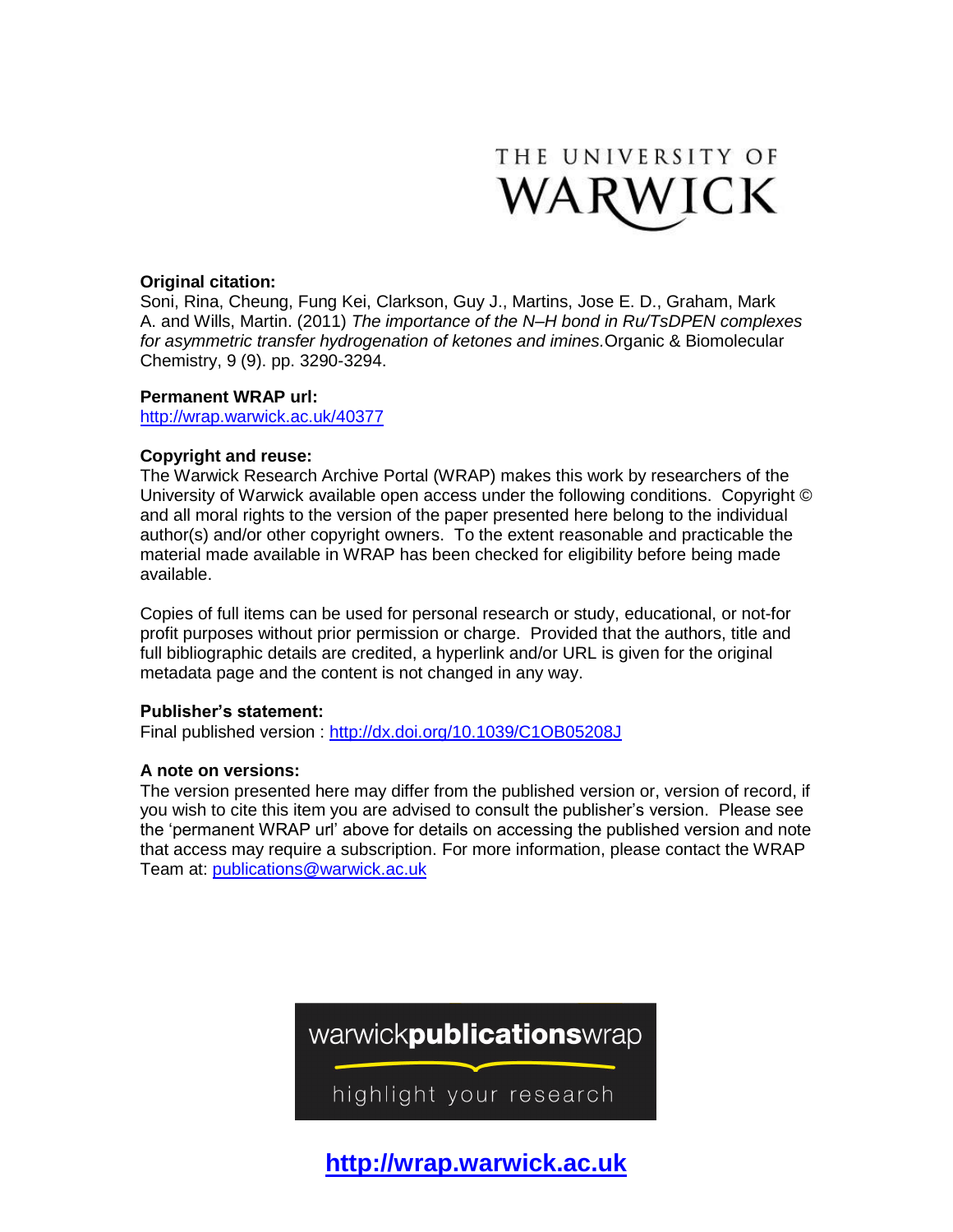# **The Importance of the N-H Bond in Ru/TsDPEN Complexes for Asymmetric Transfer Hydrogenation of Ketones and Imines.**

**Rina Soni,<sup>a</sup> Fung Kei Cheung,<sup>a</sup>Guy C. Clarkson,<sup>a</sup> Jose E. D. Martins**, **<sup>a</sup> Mark A. Graham<sup>b</sup>and Martin Wills\*** *a*

*Received (in XXX, XXX) 1st January 2007, Accepted 1st January 2007 First published on the web 1st January 2007* <sup>5</sup> **DOI: 10.1039/b000000x**

Ru(II) complexes of TsDPEN containing two alkyl groups on the non-tosylated nitrogen atom are poor catalysts for asymmetric transfer hydrogenation of ketones and imines; this observation provides direct evidence for the importance of the *N*-H interaction in the transition state for ketone reduction.

## <sup>10</sup> **Introduction**

30

Asymmetric transfer hydrogenation (ATH) pre-catalysts of general structure [(arene)Ru(TsDPEN-H)Cl] **1** 1-3 are formed in the reaction between TsDPEN **2** and the ruthenium dimer [(arene)RuCl2]2**.** During the catalytic cycle, the unsaturated <sup>15</sup> species **3** is formed, and this reacts with a suitable hydrogen donor to form hydride **4**. <sup>4</sup> Hydride **4** transfers two hydrogen atoms to a substrate such as a ketone or an imine to form an alcohol or an amine respectively. For ketone reduction, there is convincing evidence that this transfer takes place via an

- <sup>20</sup> outer sphere mechanism in which the two hydrogen atoms are transferred through the cyclic six-membered transition state depicted in Figure 1.5.6a Reactions conducted in water appear to be further assisted by an additional hydrogen bond from the solvent.<sup>6b</sup> The transition states for the corresponding imine
- 25 reductions are less well understood,  $3c-f$ , although there is evidence that the iminium salt, formed by protonation, rather than the free imine, is reduced. This may involve an ionic mechanism, as has been proposed for related hydrogenation reactions of imines. 7b,7c



Definitive evidence for the importance of the *N*-H interaction, however, would require the study of complexes in which this <sup>35</sup> bond is not present; such complexes would be predicted to be poor catalysts for reduction.



<sup>40</sup> *Figure 1.* Involvement of *N*-H from TsDPEN in ATH ketone reduction transition state using **1** and **5**

It has been reported that the use of N-methylated and N',N' dimethylated derivative of TsDPEN are poor catalysts for ATH reactions when a mestylene group is employed as the arene.<sup>2b</sup> If 45 an  $\eta^6$ -benzene ring is used, however,<sup>7a</sup> good results can be obtained with N'-monoalkylated TsDPENs. Complex **5**, which is similar to **1** but formed from TsDPEN derivatives containing one methyl group on the basic amine, is highly active in ATH reactions, and an X-ray structure of the related *N'*-benzyl <sup>50</sup> derivative indicated that the favoured conformation allows the catalytically important *N*-H bond to be correctly positioned to interact with the ketone substrate (also illustrated in Figure 1).

#### **Results and Discussion.**

In order to eliminate the possibility of involvement of a *N*-H <sup>55</sup> bond in the transition state, TsDPEN derivatives with two alkyl substituents on the basic nitrogen are required. The reaction of [(benzene)RuCl2]<sup>2</sup> with the *N*'*N*'-dimethyl-TsDPEN **6** <sup>8</sup> gave [(benzene)Ru(**6**-H)Cl] **7**, which proved to be sufficiently stable to isolate and characterise by X-ray 60 crystallography (Figure 2).<sup>9</sup> The use of a benzene ring in 7 is important; complexes containing substituted arene rings proved to be less stable. This instability has been observed by others in attempts to prepare derivatives of complex **7**. 10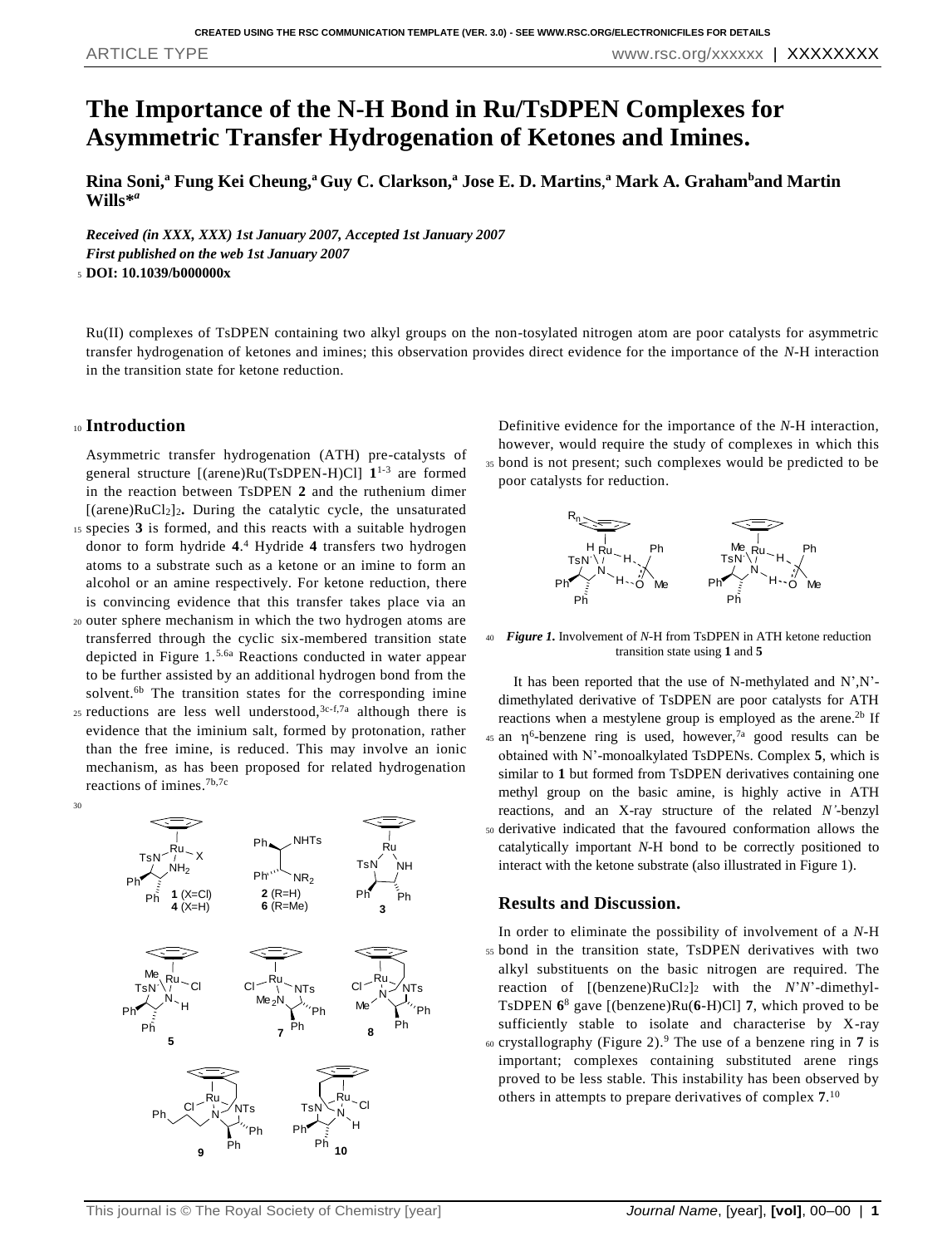

*Figure 2.* X-ray crystallographic structure of (*R,R*)-**7**.



*Scheme 1.* Synthesis of catalyst (*R,R*)-**8**.

We also prepared samples of the *N'*-alkylated derivatives **8** and **9** of the tethered catalyst **10**. 11,12 Complex **8** was prepared via the reaction of **2** and aldehyde **11** to give **12**, which was <sup>10</sup> subjected to a second reductive amination with formaldehyde to form N'-methyl derivative **13**. The dimer **14**, formed by complexation of **13**, was converted into monomer **8** using Et3N in IPA (Scheme 1). An X-ray crystallographic analysis of **8** (Figure 3)<sup>13</sup> confirmed its structure. Although the pattern <sup>15</sup> of bond connectivity in **7** and **8** were those predicted, both complexes formed the opposite diastereoisomer with respect to the configuration at the Ru atom compared to other TsDPEN-derived complexes.4,7a,11 Complex **9** was prepared in an analogous manner to **8** (see Supporting Information).



20

*Figure 3.* X-ray crystallographic structure of (*R,R*)-**8**.



*Scheme 2.* Reduction reactions used to test catalyst activity.

25

Complexes **7**-**9** were employed in ATH reductions of acetophenone **15** and cyclic imine **16** (Scheme 2) using formic acid/triethylamine (5:2) (FA/TEA) as the reducing agent. Each proved to be sluggish relative to the complexes which contain <sup>30</sup> an *N*-H bond. Using 1 mol% of catalyst (*R,R*)-**7**, acetophenone **15** was reduced in only 1.7% conversion after 6 days (alcohol of 46% ee (*R*) was formed), whilst the reduction of **16** gave a better conversion of 91% after 5 days (18% ee (*S*)). In the case of imine reduction, the addition of a cosolvent slowed the <sup>35</sup> reaction further. Figures 4 and 5 illustrate conversion/time graphs for reduction of **15** and **16** respectively, using catalysts **8** and **10** (see supporting information). For acetophenone, N' methylation resulted in significant loss of catalytic activity. The non methylated catalyst (*R,R*)-**10** gave an alcohol of  $(40.5\% \text{ ee } (R)^{11} \text{ in } 100\% \text{ conversion after } 3h, \text{ whilst } (S, S) - 8$ gave the same product in 73% ee (*R*) in just 6% conversion after 18h (example for [ketone]=2M). Complex (*R,R*)-**9** gave a product of 36% ee (*R*) in 17% yield after 4 days  $(Iketone]=2M$ ).

<sup>45</sup> In the case of imine reduction, N'-alkylated tethered complexes were less active than the parent catalysts, however reactions did generally proceed to >95% within 20h, even in the presence of a cosolvent. In the example shown in Figure 5, the amine product was of 22% ee (*S*) at the end of the reaction <sup>50</sup> using catalyst (*R,R*)-**8** and 34.5% ee (*S*) with catalyst (*R,R*)- **10**. Although not illustrated, complex (*R,R*)-**9** gave an amine product of 7% ee (*S*) in 95% conversion after 24h under the same conditions. The relative rate of reduction of an imine using **8** was not as sharply different to that observed using <sup>55</sup> catalyst **10** containing the '*N*-H' bond, as it was for a ketone.



*Figure 4.* Time course of acetophenone **15** reduction using tethered catalysts **10** (*N-*H) and **8** (*N-*Me). FA/TEA=5:2, [Ketone]=0.86 M, S/C=100, 25 °C, S/C = 100. Followed by <sup>1</sup>H-NMR (400 MHz).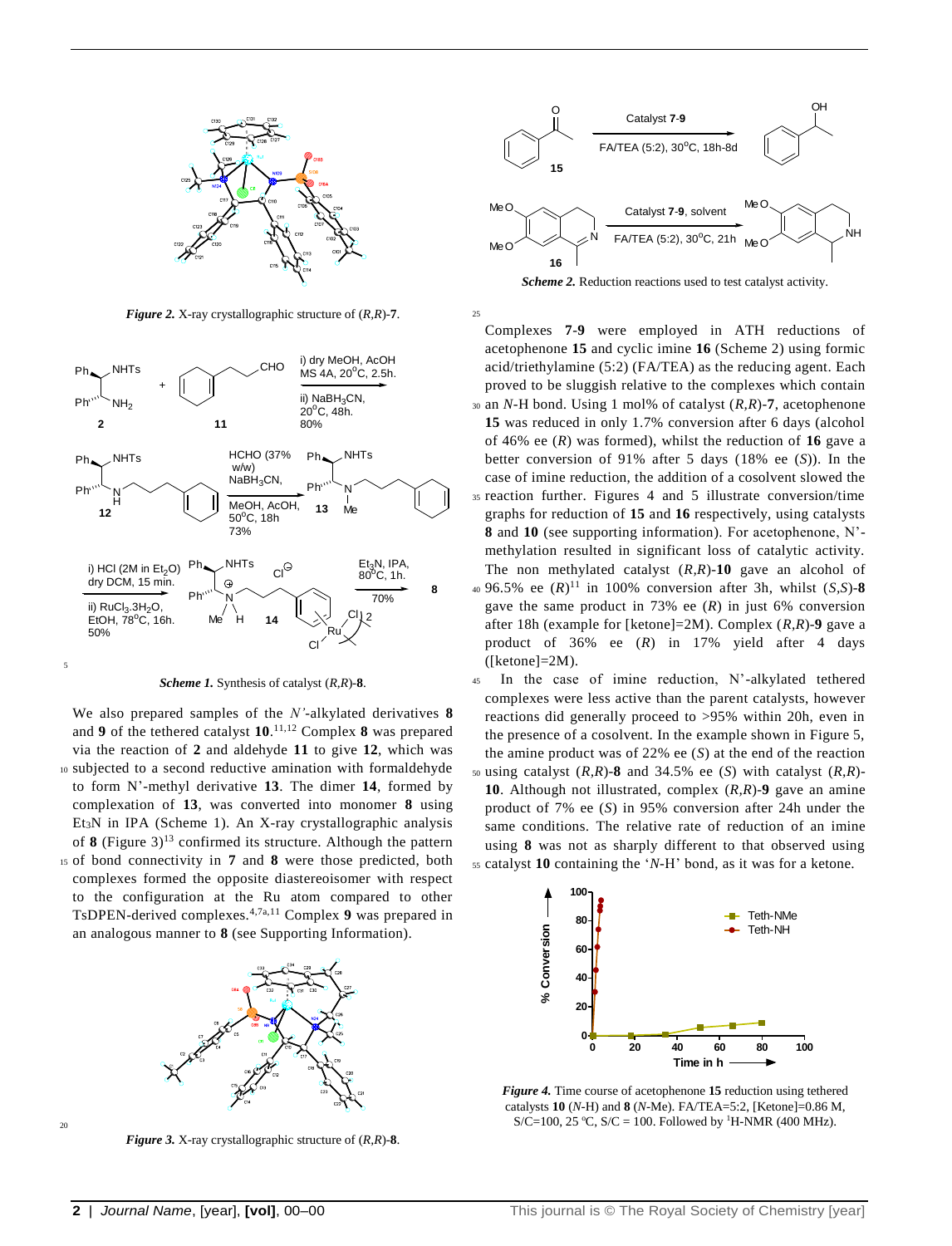

*Figure 5.* Time course of imine **16** reduction using tethered catalysts **10**  (*N*-H) and **8** (*N*-Me). MeCN cosolvent, FA/TEA=5:2, [Imine]=0.45 M, S/C=100, 25 °C, S/C = 100. Followed by <sup>1</sup>H-NMR (400 MHz).

5 The low reactivity of the N'-alkylated catalysts relative to the non-alkylated ones could be due to a number of reasons<sup>12,14</sup> including (i) catalyst decomposition, (ii) slow formation of the Ru-H species or (iii) slow transfer of the hydride from the Ru-

- <sup>10</sup> H species to the substrate. We followed reduction reactions of **15** and **16** and attempted to observe a Ru-H peak in the reaction. <sup>12</sup> Ikariya and Koike have obtained evidence that the assistance of the *N*-H bond in **1** is required for the formation of [(p-cymene)Ru(TsNCH2CH2NH2)OCHO] from the hydride
- <sup>15</sup> [(p-cymene)Ru(TsNCH2CH2NH2)H] by insertion into carbon dioxide; no formation of the Ru-formate complex was observed in an attempt to add carbon dioxide to [(pcymene) $Ru(TsNCH_2CH_2NMe_2)H$ .<sup>10</sup> It was not possible to establish whether the same N-H bond interaction with Ru-
- <sup>20</sup> bound formate was required for the decarboxylation to form a hydride. A similar formate precursor to a rhodium hydride complex has also been reported.<sup>14</sup>

In the case of catalyst **7**, derived from *N*'*N*' dimethylTsDPEN **6**, no strong Ru-H peak could be observed

- <sup>25</sup> during the attempted reduction of either ketone or imine. This suggests that either **7**, or its hydride derivative, may be undergoing decomposition, <sup>10</sup> which may explain, in part, its lower reactivity. In one case (see supporting information) where a RuH peak was observed (reduction of **16** using 3
- <sup>30</sup> mol% **7**) and measured by NMR, this decreased over the course of the reaction and was <0.2 mol% by the time full imine reduction was achieved (ca 180h). The results obtained with catalyst **8** were more encouraging. Clear evidence of a Ru-H peak was observed at ca.  $\delta$  -5.3 which persisted
- <sup>35</sup> throughout the reduction of both ketone and imine. At 3 mol% catalyst it was possible to establish that the level of the Ru-H species increased gradually and eventually remained constant at a maximum value (Figure 6); ca. 5h was required for 90% imine reduction. This would suggest that, although hydride
- <sup>40</sup> formation is slow, the rate-limiting step is likely to be the transfer of the hydride to the imine substrate.



*Figure 6.* Time course of RuH peak of catalyst **8** (red line) during reduction of imine **16** (conversion shown by green line), FA/TEA=5:2, 45 [Imine]= $0.50 \text{ M}$ , 30 °C. Followed by <sup>1</sup>H-NMR (700 MHz).

#### **Conclusions**

Taken together, these results suggest that, in [(arene)Ru(TsDPEN-H)H] catalysts, the presence of the *N*-H bond is (i) beneficial, but not essential, for formation of the  $50$  ruthenium hydride species,<sup>10</sup> (ii) essential for the transfer of hydrogen to ketones in the reduction step and (iii) beneficial but not essential for the transfer of hydrogen to imines. Whilst it is difficult to factor in the clearly important effect of the extra steric hindrance created by a second alkyl group on the <sup>55</sup> basic nitrogen atom in **8**, this and the slower hydride formation may be responsible for the lower rate of imine reduction observed with **8** compared to **10**. If this is the case, then our observations suggest that the mechanism of reduction of imines3f may not rely on the directing effect of the *N*-H  $\omega$  bond in the catalyst to the same extent.<sup>3,7a,14</sup> The extra alkyl groups in **7**-**9** also reduce the enantioselectivities of reduction reactions which are catalysed by Ru(II)/TsDPEN complexes.

## **Experimental section**

- <sup>65</sup> General experimental details, and procedures for synthesis of complex precursors and of complex **9**, Tables, Graphical data, Xray crystallographic data and NMR spectra may be found in the Electronic Supporting Information.
- <sup>70</sup> *Preparation of N-[(1R,2R)-2-(dimethylamino)-1,2 diphenylethyl]-4-methylbenzenesulfonamide*

*benzeneruthenium chloride 7.* A mixture of *N*-[(1*R*,2*R*)-2- (dimethylamino)-1,2-diphenylethyl]-4-

- methylbenzenesulfonamide **6** (0.250 g, 0.635 mmol), <sup>75</sup> benzeneruthenium(II)chloride dimer (0.318 g, 0.635 mmol, 1.0 eq) and triethylamine (0.353 mL, 2.54 mmol, 4.0 eq) in IPA (25 mL) was heated at 80  $^{\circ}$ C for 1 h under an inert atmosphere. The reaction mixture was cooled to room temperature and concentrated to give a residue. The residue
- <sup>80</sup> was filtered and washed with water to leave a solid. The solid was purified by flash column chromatography on Florisil. The complex was eluted in Hexane:EtOAc:MeOH (5:4:1) to give compound **7** as a light brown solid (0.145 g, 0.242 mmol, 38%). m.p.146-148 °C with decomposition;  $\lbrack \alpha \rbrack_{D}^{20} = +1687$  (*c*  $s_5 = 0.0048$  in CHCl<sub>3</sub>);  $v_{\text{max}} = 2921, 1452, 1437, 1252, 1129,$ 1086, 942, 809, 699, 663 cm-1 ; <sup>1</sup>H NMR (300 MHz, CDCl3, TMS):  $\delta$  7.37 (2H, d,  $J = 8.0$  Hz, o-CH of -SO<sub>2</sub>C<sub>6</sub>H<sub>4</sub>CH<sub>3</sub>),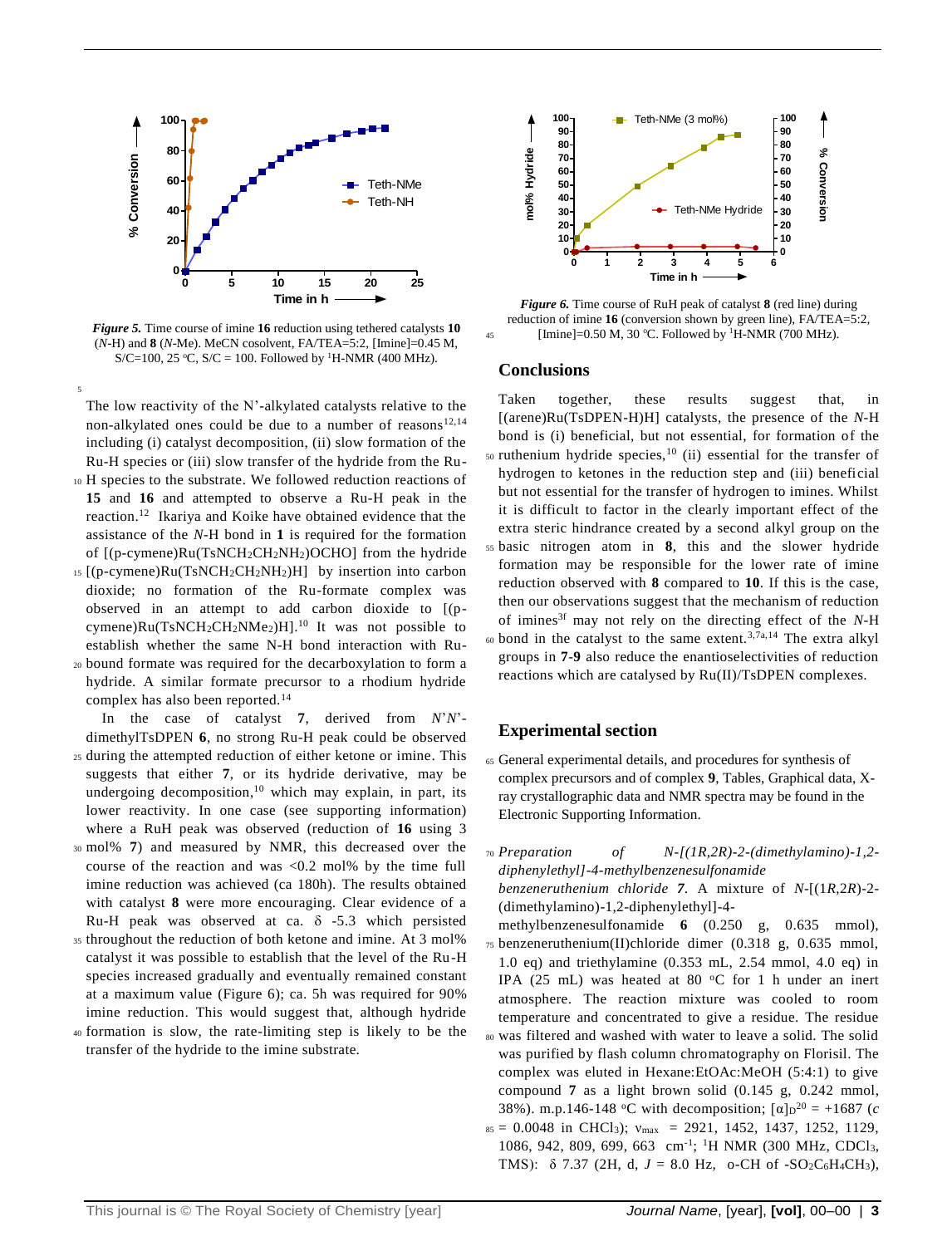7.15-7.11 (2H, m, ArH), 6.98-6.92 (4H, m, ArH), 6.80 (2H, d,  $3J = 8.0$  Hz, m-CH of  $-SO_2C_6H_4CH_3$ ), 6.60-6.54 (4H, m, ArH), 5.79 (6H, s, C6H6), 4.90 (1H, d, *J* = 11.7 Hz, C*H*N(CH3)2), 4.58 (1H, d, *J* = 11.7 Hz, C*H*NHTs), 3.20 (3H, s, N(CH3)2), s 2.89 (3H, s, N(CH<sub>3</sub>)<sub>2</sub>), 2.20 (3H, s, CH<sub>3</sub>); <sup>13</sup>C NMR (75 MHz, CDCl3, TMS): δ 142.27, 139.65, 139.19, 130.11, 129.65,

128.56, 128.10, 126.80, 126.33, 125,46, 84.46, 76.88, 66.38, 52.24, 50.15, 21.17; *m/z* ESI-MS [M-Cl]<sup>+</sup>573.0; HRMS found 573.1147 (C<sub>29</sub>H<sub>31</sub>ClN<sub>2</sub>O<sub>2</sub>RuS -Cl requires 573.1147, error = <sup>10</sup> 0.7 ppm).

*Preparation of {N-[(1R,2R)-2-((3-cyclohexa-1,4 dienyl)propyl)(methyl)ammonium chloride)-1,2 diphenylethyl]-4-methylbenzenesulfonamide} ruthenium*  <sup>15</sup> *chloride dimer 14.*

To a solution of *N*-[(1*R*,2*R*)-2-((3-cyclohexa-1,4 dienyl)propyl)(methyl)amino)-1,2-diphenylethyl]-4 methylbenzenesulfonamide **13** (0.355 g, 0.710 mmol) in DCM

- (10 mL) was added a 2M solution of HCl in diethyl ether  $_{20}$  (0.89 mL, 1.77 mmol) and the mixture was stirred at 22 °C for 30 min under an inert atmosphere. The solvents were removed under reduced pressure to give a residue. This was dissolved in ethanol (20 mL) and ruthenium trichloride trihydrate (0.139 g, 0.532 mmol) was added. The resulting mixture was heated
- 25 at 78  $°C$  for 16 h. The reaction mixture was cooled, solid separated out, filtered and washed with ethanol to give compound **14** as green solid (0.250 g, 0.177 mmol, 50%) which was used directly in the next step,  $m.p > 300 °C$ ;  $m/z$ ESI-MS [M-Cl]<sup>+</sup>599.1 (monomer formed by dimer cleavage
- $30$  and loss of HCl *in-situ*); <sup>1</sup>H NMR (300 MHz, d6-DMSO, TMS): δ 9.30-8.50 (2H, 4 x brs, NH), 7.60-6.80 (30H, m, ArH), 6.08-6.00 (4H, m,  $\eta$ <sup>6</sup>C<sub>6</sub>H<sub>5</sub>), 5.95-5.80 (6H, m,  $\eta$ <sup>6</sup>C<sub>6</sub>H<sub>5</sub>), 5.15-5.05 (2H, m, CH), 4.95-4.80 (2H, m, CH), 2.90-2.00 (12H, m, CH2), 2.40 (12H, brs, CH3).
- 35

*Preparation of {N-[(1R,2R)-2-((3-cyclohexa-1,4 dienyl)propyl)(methyl)amino)-1,2-diphenylethyl]-4 methylbenzenesulfonamide} ruthenium chloride monomer 8.*

- A mixture of {*N*-[(1*R*,2*R*)-2-((3-cyclohexa-1,4- <sup>40</sup> dienyl)propyl)(methyl)ammonium chloride)-1,2 diphenylethyl]-4-methylbenzenesulfonamide} ruthenium chloride dimer **14** (0.275 g, 0.195 mmol) and triethylamine (0.162 mL, 1.168 mmol, 6.0 eq) in IPA (15 mL) was heated at 80  $\degree$ C for 1 h under an inert atmosphere. The reaction mixture
- <sup>45</sup> was cooled to room temperature and concentrated to give a residue. This was filtered and washed with water. The solid was purified by flash column chromatography on Florisil. The complex was eluted in Hexane: EtOAc:MeOH (5:4:1) to give compound **8** as a light brown solid (0.175 g, 0.275 mmol,
- <sup>50</sup> 70%). m.p. 184-186 <sup>o</sup>C with decomposition;  $\lbrack \alpha \rbrack$  $p^{24} = +1394$  (*c* = 0.0052 in CHCl3); *νmax* 3435, 2973, 2924, 1600, 1454, 1267, 1129, 1085, 1045, 940, 841, 699, 664 cm<sup>-1</sup>; <sup>1</sup>H NMR (300 MHz, CDCl3, TMS): δ 7.44 (br s, 1H, ArH), 7.28 (d, *J* = 7.6 Hz, 2H, ArH), 7.22 (br s, 1H, ArH), 7.11 (t, *J* = 6.9 Hz,
- <sup>55</sup> 1H, ArH), 6.97 (br s, 1H, ArH), 6.89 (br d, *J* = 5.2 Hz, 2H, ArH), 6.73 (2H, d,  $J = 7.6$  Hz, m-CH of -SO<sub>2</sub>C<sub>6</sub>H<sub>4</sub>CH<sub>3</sub>), 6.62-6.58 (m, 2H, ArH), 6.53-6.49 (m, 2H, ArH), 6.44 (1H, t, *J* = 4.9 Hz, p-CH of  $\eta^6C_6H_5$ ), 6.29 (1H, d,  $J = 4.4$  Hz, o-CH of

 $\eta$ <sup>6</sup>C<sub>6</sub>H<sub>5</sub>), 5.74 (1H, t, *J* = 5.3 Hz, m-CH of  $\eta$ <sup>6</sup>C<sub>6</sub>H<sub>5</sub>), 5.46 (1H, 60 t,  $J = 5.2$  Hz, m-CH of  $\eta^6C_6H_5$ , 5.31 (1H, d,  $J = 5.6$  Hz, o-CH of  $\eta^6C_6H_5$ , 4.87 (1H, d,  $J = 11.8$  Hz, CHNH(CH<sub>2</sub>)<sub>3</sub>-), 4.70 (1H, d, *J* = 11.8 Hz, CHNHTs), 3.34-3.28 (1H, m, NHCH2), 2.93 (1H, br d, *J* = 13.2 Hz, NHCH2), 2.83 (3H, s, NCH<sub>3</sub>), 2.77 (1H, br d,  $J = 9.2$  Hz,  $-CH_2CH_2CH_2$ ), 2.43-2.33  $65$  (1H, m, CH<sub>2</sub>CH<sub>2</sub>CH<sub>2</sub>), 2.33-2.24 (2H, m, CH<sub>2</sub>CH<sub>2</sub>CH<sub>2</sub>), 2.17 (3H, s, CH3); <sup>13</sup>C NMR (75 MHz, CDCl3, TMS): δ 141.90, 139.52, 139.32, 134.40, 130.41, 130.12, 128.52, 127.94, 126.74, 126.24, 125.20, 88.05, 87.12, 85.97, 85.05, 84.79, 84.59, 79.14, 66.42, 53.53, 48.40, 28.60, 23.77, 21.14; *m/z* 70 ESI-MS [M-Cl]<sup>+</sup> 599.1; HRMS found 599.1314  $(C_{31}H_{33}CIN_2O_2RuS-C1$  requires 599.1308, error = -1.0 ppm).

#### **Reduction of acetophenone 15 and imine 16 or its salt:**

*In neat FA/TEA:* A mixture of imine/ketone (50 mg), catalyst  $75$  (1 mol%) in FA:TEA (5:2) (0.2 mL) was stirred at 30 °C for 18-22 h under an inert atmosphere. For reaction monitoring, an aliquot of the reaction mixture was filtered through a plug of silica and analyzed by chiral GC for % conversion and ee. *In solvent:* A mixture of imine/ketone (50 mg), catalyst (1 <sup>80</sup> mol%) and FA:TEA (5:2) (0.2 mL) in solvent (0.4 mL) was stirred at 30 °C for 18-22 h under an inert atmosphere. For reaction monitoring, an aliquot of the reaction mixture was filtered through a plug of silica and analyzed by chiral GC, with comparison to an authentic sample of the required <sup>85</sup> material, for % conversion and ee, (retention times given in ESI).

*400MHz NMR Kinetic study of the reduction of acetophenone:*  To a 5 mm NMR tube were added catalyst (0.01 mmol), and <sup>90</sup> formic acid/triethylamine 5:2 complex (1 mL). After 30 minutes, acetophenone was added (120 mg, 1 mmol) followed by 0.05 mL of  $C_6D_6$  hence providing a substrate solution of initially ca.  $0.86M$ . The reaction was followed by <sup>1</sup>H-NMR until the specified conversion was achieved. The conversion <sup>95</sup> was calculated by the integration of the methyl peak from the starting material at ca. 2.44 ppm and the CH from the product at ca. 4.87 ppm. Note that the exact positions of these peaksvary slightly depending on the exact nature of each sample (solvent, concentration etc.). At the end of the reaction <sup>100</sup> the reaction mixture was flushed through a short pad of silica using EtOAc to elute. The alcohol was isolated by flash chromatography on silica gel and its ee was determined by chiral GC with comparison to an authentic sample of the required material, for % conversion and ee, (retention times <sup>105</sup> given in ESI).

*400MHz NMR Kinetic study for reduction of imine:* To a 5 mm NMR tube were added catalyst (0.005 mmol), and formic acid/triethylamine 5:2 complex (0.25 mL). After 30 minutes a <sup>110</sup> solution of imine **16** (0.5 mmol) in acetonitrile (0.8 mL) was added followed by  $0.05$  mL of  $C_6D_6$  hence providing a substrate solution of initially ca. 0.45M. The reaction was followed by <sup>1</sup>H-NMR until complete reduction was observed. The conversion was calculated by the integration of the <sup>115</sup> aromatic proton peak from the starting material (two singlets at ca. 6.99, 6.69 ppm) and the product (two singlets at ca.